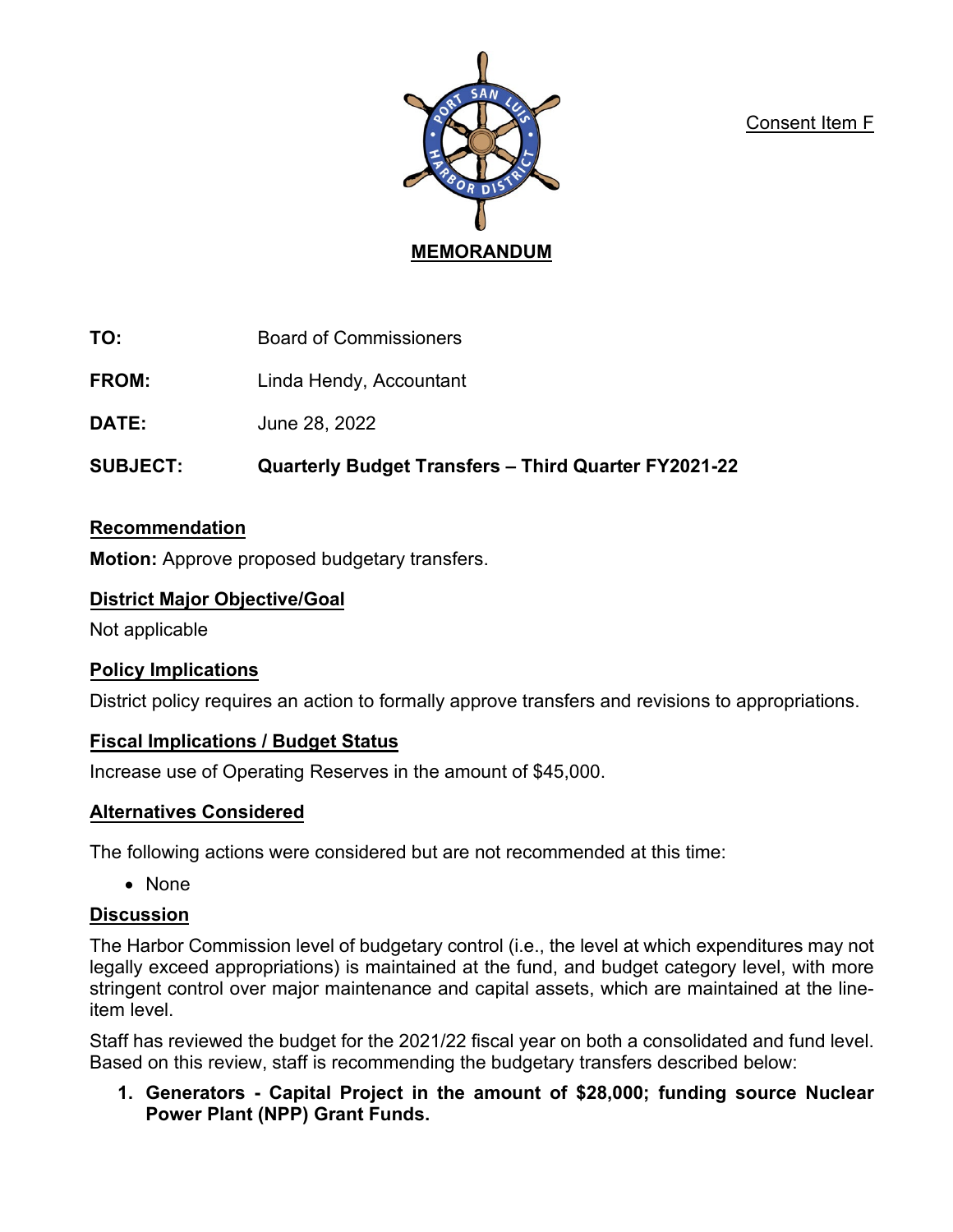At the March 22, 2022, Harbor Commission meeting, the Harbor Commission approved allocating additional funding for Capital Project: Generators, in the amount of \$28,000 with grant funding.

The current 2021-22 FY Capital Projects budget includes \$70,000 for the engineering, purchase, and installation of two backup generators which are funded with a \$70,000 grant from the Nuclear Power Preparedness (NPP) Program. The project was approved for an additional \$28,000 in grant funding from the NPP Program, increasing the total grant revenue to \$98,000.

This budget adjustment does not increase the Harbor District-funded portion but is necessary because of the additional grant funds received.

### **2. Boom Truck - Capital Project in the amount of \$10,000; funding source Operating Reserves.**

At the March 22, 2022, Harbor Commission meeting, the Harbor Commission approved additional funding for purchasing and financing of the Boom Truck.

The current 2021-2022 FY Capital Projects budget includes \$36,000 for the initial purchase of a new boom truck, funded from the District's Operating Revenues. The District has successfully completed financing as of June 1, 2022, for the purchase of the boom truck as a 5-year lease-to-own. The base price of \$197,300 translates to approximately \$224,000 after taxes, fees, and interest. Allocating an additional \$10,000 of operating reserves increases the total Capital Project line-item budget to \$46,000 covering the initial financing expenses.

Loan payments concurrent with the boom truck's use on the Avila Pier project are eligible for reimbursement.

## **3. Contract Security - Salaries/Wages/Benefits Operating Expense; in the amount of \$35,000, funding source Operating Reserves.**

At the December 14, 2021, Harbor Commission meeting, the Harbor Commission approved a new security agreement with Condor Security Services of America, Inc.

Current 2021-2022 budget allotment for contract security services is \$119,000. The Board approved contract exceeded our annual amount and required a budget adjustment of \$35,000 to cover increased cost for current fiscal year.

In conclusion, Staff is recommending the budget transfers within both the Enterprise Fund and the General Fund listed on Attachments 1 and 2 to address the above listed items.

Attachment(s):

- 1. Proposed Budgetary Transfer Summary
- 2. Proposed Major Maintenance and Capital Project Budgetary Transfer Detail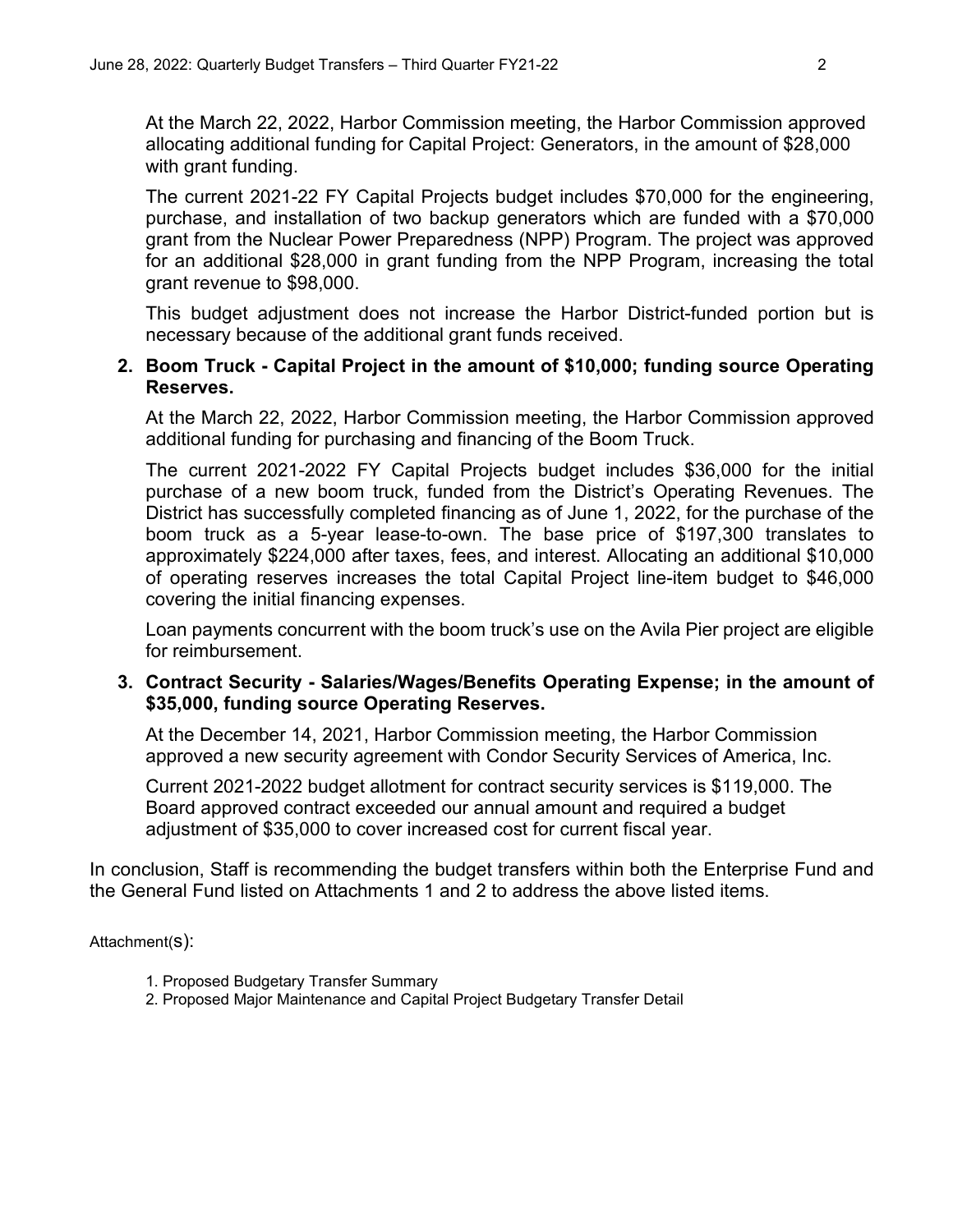#### PORT SAN LUIS HARBOR DISTRICT BUDGET ADJUSTMENT REQUEST FORM JULY 1, 2021 TO APRIL 30, 2022 FOR BUDGET YEAR ENDING JUNE 30, 2022

|                                          | Enterprise Fund            |                           |                            |  |
|------------------------------------------|----------------------------|---------------------------|----------------------------|--|
|                                          | <b>Current Budget</b>      |                           |                            |  |
| <b>Budget Categories</b>                 | Revenue/(Expenditure)      | Proposed Change           | New Proposed Budget        |  |
| Service Revenue                          | \$<br>552,700              |                           | \$<br>552,700              |  |
| Mooring Revenue                          | 165,900                    | 165,900                   |                            |  |
| Leases & Licenses                        | 1,457,600                  | 1,457,600                 |                            |  |
| Diesel Sales                             | 24,700                     | 24,700                    |                            |  |
| Non-Operating Revenue                    | 28,000                     | 28,000                    |                            |  |
| <b>Operating Grants</b>                  |                            |                           |                            |  |
| Major Maintenance Grants                 | 100,000                    | 100,000                   |                            |  |
| Capital Grants                           | 1,832,606<br>19.600        |                           | 1,852,206                  |  |
| Salaries/Wages/Benefits                  | (1,074,472)                | (1,074,472)               |                            |  |
| Supplies                                 | (32, 400)                  | (32, 400)                 |                            |  |
| Operations & Maintenance                 | (96, 463)                  |                           | (96, 463)                  |  |
| Utilities                                | (180, 252)                 |                           | (180, 252)                 |  |
| General & Administrative                 | (405, 683)                 |                           | (405, 683)                 |  |
| <b>Budget Contingency</b>                | (60, 250)                  |                           | (60, 250)                  |  |
| Major Maintenance                        | (420, 575)                 |                           | (420, 575)                 |  |
| Capital Projects                         | (2,146,308)                | (26,600)                  | (2,172,908)                |  |
| Reserve Use - Major Maintenance          | 242,725                    |                           | 242,725                    |  |
| Reserve Use - Capital Project            | 104,850                    |                           | 104,850                    |  |
| Transfer into Specified Reserves         |                            |                           |                            |  |
|                                          |                            |                           |                            |  |
| Total Operating Reserve (Use)/ Funding   | $\mathbf S$<br>92,678      | $\mathcal{S}$<br>(7,000)  | $\mathbb{S}$<br>85,678     |  |
|                                          | General Fund               |                           |                            |  |
|                                          | <b>Current Balance</b>     |                           |                            |  |
|                                          |                            |                           |                            |  |
| <b>Budget Categories</b>                 | Revenue/(Expenditure)      | Proposed Change           | New Proposed Balance       |  |
| Non-Operating Revenue (Expense)          | $\mathbf S$<br>3,932,750   |                           | 3,932,750                  |  |
| <b>Operating Grants</b>                  | 40,000                     |                           | 40,000                     |  |
| Capital Grants                           | 1,602,250                  | 8,400                     | 1,610,650                  |  |
| Salaries/Wages/Benefits                  | (2,834,328)                | (35,000)                  | (2,869,328)                |  |
| Supplies                                 | (94, 300)                  |                           | (94,300)                   |  |
| Operations & Maintenance                 | (183, 287)                 |                           | (183, 287)                 |  |
| Utilities                                | (327, 548)                 |                           | (327, 548)                 |  |
| General & Administrative                 | (584, 467)                 |                           | (584, 467)                 |  |
| <b>Budget Contingency</b>                | (60, 250)                  |                           | (60, 250)                  |  |
| Major Maintenance                        | (229, 925)                 |                           | (229, 925)                 |  |
| Capital Projects                         | (2,147,410)                | (11,400)                  | (2,158,810)                |  |
| Reserve Use - Major Maintenance          | 30,775                     |                           | 30,775                     |  |
| Reserve Use - Capital Project            | 322,150                    |                           | 322,150                    |  |
| Transfer into Specified Reserves         |                            |                           |                            |  |
|                                          |                            |                           |                            |  |
| Total Operating Reserve (Use)/ Funding   | $\mathbb{S}$<br>(533, 590) | $\mathcal{S}$<br>(38,000) | $\mathbb{S}$<br>(571, 590) |  |
|                                          |                            |                           |                            |  |
| Change in Operating Reserves             | (440, 912)                 |                           | (485, 912)                 |  |
|                                          |                            |                           |                            |  |
| <b>Proposed Changes:</b>                 |                            |                           |                            |  |
| 1. Boom Truck                            | (10,000)                   |                           |                            |  |
| 2. Generators (Grant Funded)             | (28,000)                   |                           |                            |  |
| NPP Grant Funded<br>3. Contract Security | 28,000<br>(35,000)         |                           |                            |  |

**Net Change from Preliminary to Final Budget (45,000)**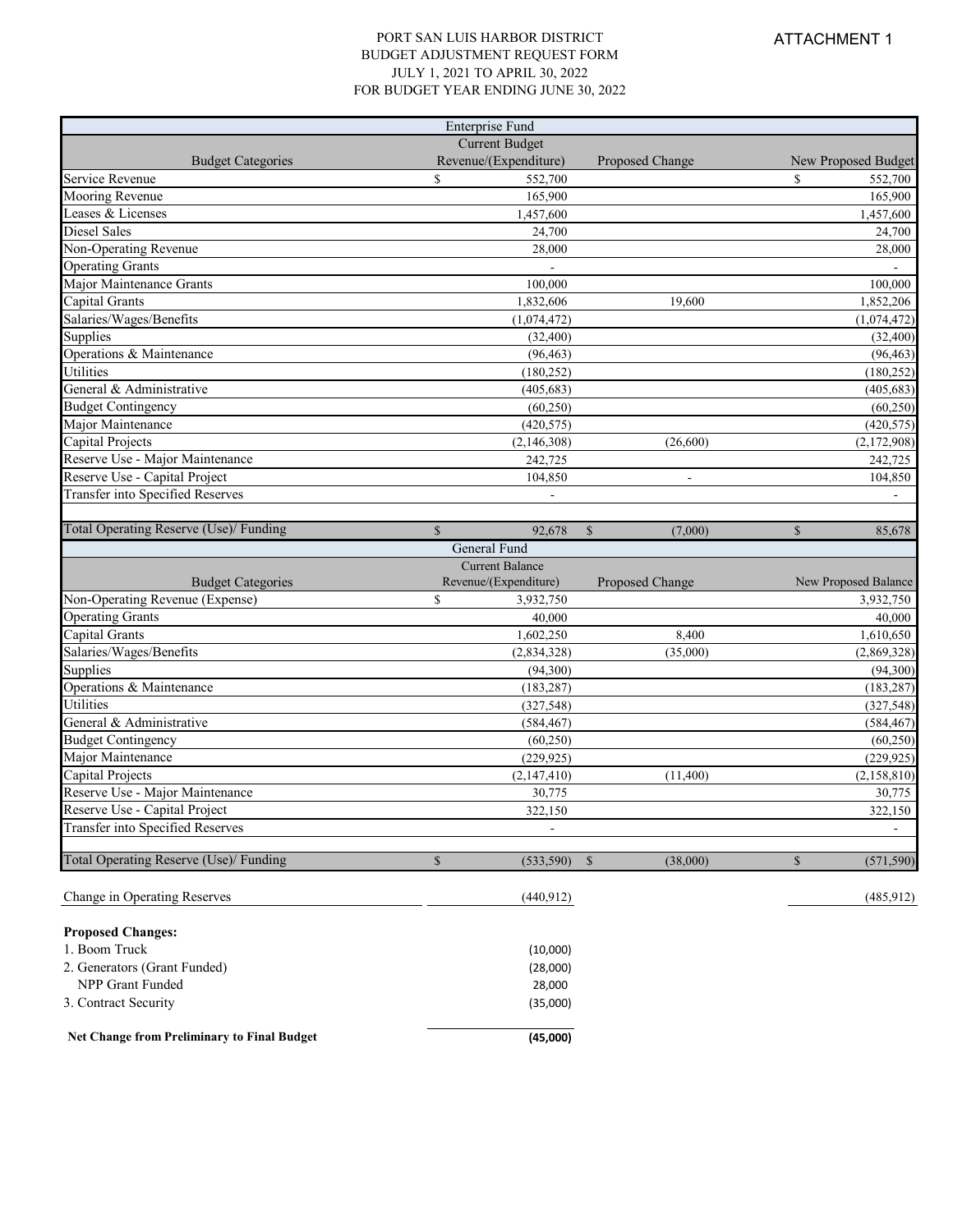#### PORT SAN LUIS HARBOR DISTRICT BUDGET ADJUSTMENT REQUEST FORM JULY 1, 2021 TO APRIL 30, 2022 FOR BUDGET YEAR ENDING JUNE 30, 2022

| Major Maintenance General Fund                  |                                      |                        |              |                              |  |  |
|-------------------------------------------------|--------------------------------------|------------------------|--------------|------------------------------|--|--|
|                                                 | <b>Current Budget</b>                |                        |              | New Proposed                 |  |  |
| <b>Budget Categories</b>                        | Revenue/(Expenditure)                | Proposed Change        |              | Balance                      |  |  |
| <b>Grant Special Project Funding</b>            | 40,000<br>\$                         |                        | \$           | 40,000                       |  |  |
| <b>Abandoned Vessel</b>                         | (40,000)                             |                        |              |                              |  |  |
| District Building-Maintenance & Improvments     | (18,900)                             |                        | (18,900)     |                              |  |  |
| Dredge Pump Maintenance                         | (2,775)                              |                        |              | (2,775)                      |  |  |
| Heavy Equipment Maintenance                     | (7,500)                              |                        |              | (7,500)                      |  |  |
| Parking Lot Maintenance                         | (24,500)                             |                        |              | (24,500)                     |  |  |
| Pier Lumber & Materials                         | (87,500)                             |                        |              | (87,500)                     |  |  |
| Revetment & Jetty                               | (35,000)                             |                        |              | (35,000)                     |  |  |
| Trailer Boat Hoist                              | (3,750)                              |                        |              | (3,750)                      |  |  |
| Water Tank                                      | (10,000)                             |                        |              | (10,000)                     |  |  |
|                                                 |                                      |                        |              | $\qquad \qquad \blacksquare$ |  |  |
|                                                 |                                      |                        |              | $\overline{\phantom{a}}$     |  |  |
| Total Major Maintenance Expenditures            | (189, 925)                           | $\mathcal{S}$          | $\mathbb{S}$ | (189, 925)                   |  |  |
|                                                 | <b>Capital Projects General Fund</b> |                        |              |                              |  |  |
|                                                 | <b>Current Balance</b>               |                        |              | New Proposed                 |  |  |
| <b>Budget Categories</b>                        | Revenue/(Expenditure)                | Proposed Change        |              | Balance                      |  |  |
| <b>Grant Special Project Funding</b>            | \$<br>1,602,250                      | \$8,400                | \$           | 1,610,650                    |  |  |
| Air Compressor                                  | (18,000)                             |                        |              | (18,000)                     |  |  |
| Avila Pier Rehabilitation                       | (1,550,000)                          |                        |              | (1,550,000)                  |  |  |
| Avila Pier & Harford Pier Water/Fireline Repair | (60,000)                             |                        |              | (60,000)                     |  |  |
| Avila Pier Landing Rehabilitation               | (50,000)                             |                        |              | (50,000)                     |  |  |
| <b>Boom Truck</b>                               | (10, 800)                            | (3,000)                |              | (13,800)                     |  |  |
| Crane Cab Refurbishment                         | (3,000)                              |                        |              | (3,000)                      |  |  |
| Digital Radio Upgrade                           | (15,000)                             |                        |              | (15,000)                     |  |  |
| District Landline Phone Replacement             | (7,000)                              |                        |              | (7,000)                      |  |  |
| Generators                                      | (21,000)                             | (8,400)                |              | (29, 400)                    |  |  |
| Harbor Terrace Gear Storage                     | (24,500)                             |                        |              | (24,500)                     |  |  |
| Harbor Terrace Project Monitoring               | (22,260)                             |                        |              | (22,260)                     |  |  |
| Harford Pier Redevelopment                      | (240,000)                            |                        |              | (240,000)                    |  |  |
| Harford Pier Site Plan                          | (15, 850)                            |                        |              | (15, 850)                    |  |  |
| Harford Pier Survey                             | (24,000)                             |                        |              | (24,000)                     |  |  |
| Manhole Maintenance                             | (10,000)                             |                        |              | (10,000)                     |  |  |
| Master Plan - PSLHD                             | (5,000)                              |                        |              | (5,000)                      |  |  |
| Mooring Crew Skiff                              | (7,500)                              |                        |              | (7,500)                      |  |  |
| Network Server (District IT Function)           | (17,000)                             |                        |              | (17,000)                     |  |  |
| <b>Security Cameras</b>                         | (15,000)                             |                        |              | (15,000)                     |  |  |
| <b>Sewer Treatment Plant</b>                    | (18,750)                             |                        |              | (18,750)                     |  |  |
| <b>Utility Task Vehicle</b>                     | (12,750)                             |                        |              | (12,750)                     |  |  |
| <b>Total Capital Project Expenditures</b>       | \$<br>(545,160)                      | $\mathbb S$<br>(3,000) | \$           | (548, 160)                   |  |  |

(1) Funded by Budget Contingency

(2) Funded by Specified Reserves

(3) Funded by Operating Reserves

(4) Funded by Grants